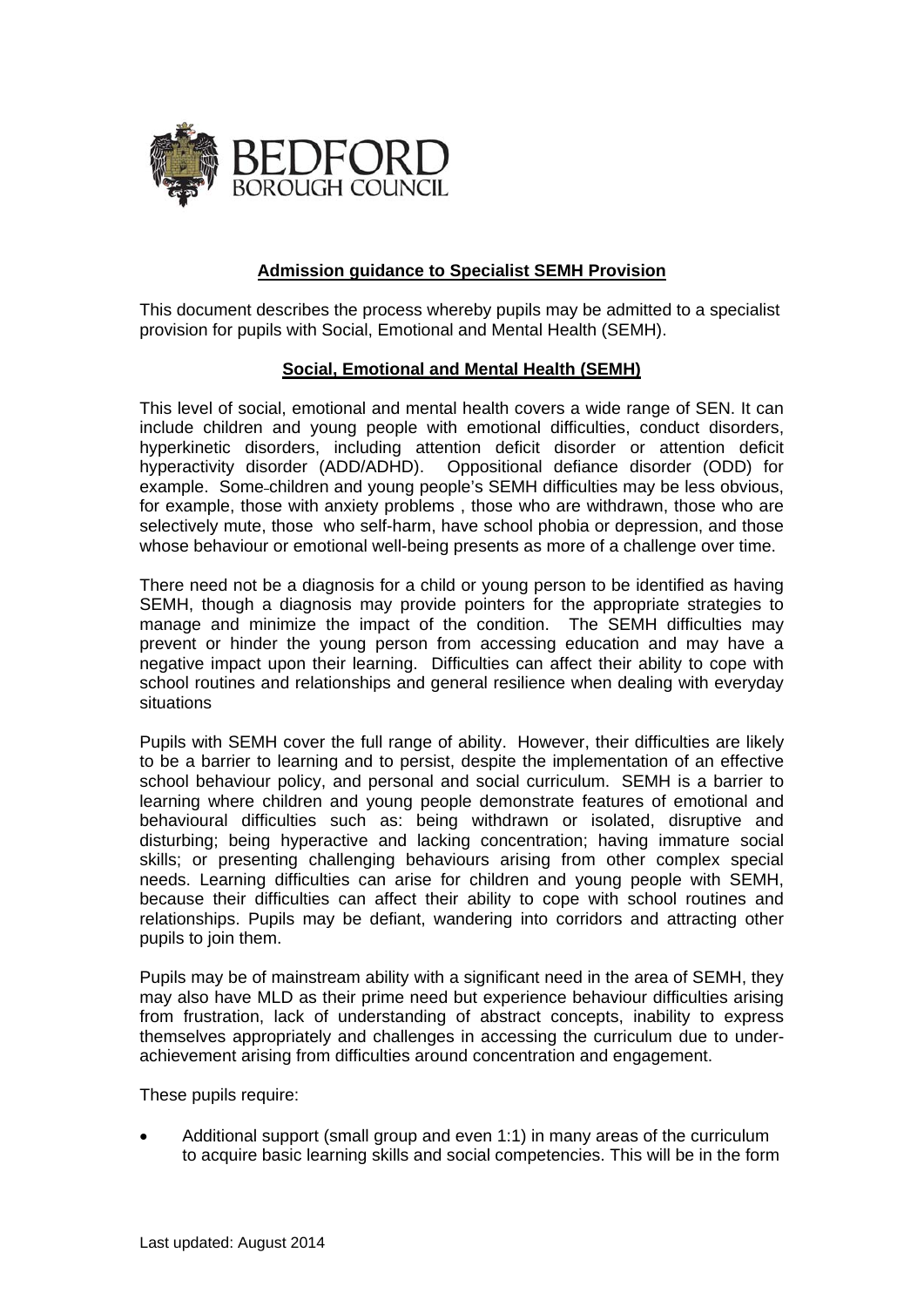of long-term adaptive programmes carried out by specialist support.

Significantly higher levels of long-term inter-agency co-operation and planning.

| <b>Curriculum</b>               |                            |                            |                        |
|---------------------------------|----------------------------|----------------------------|------------------------|
|                                 | <b>Context: Staffing</b>   | <b>Specialist Support,</b> | <b>Specialist</b>      |
| Design &                        | <b>Ratio &amp; Setting</b> | <b>Training &amp;</b>      | <b>Resources &amp;</b> |
| <b>Delivery</b>                 |                            | <b>Expertise</b>           | <b>Equipment</b>       |
|                                 |                            |                            |                        |
| Pupils require a                | Pupils need                | Direct teaching by         | Some pupils will       |
| curriculum that                 | specialist learning        | qualified and              | require                |
| caters for their                | environments that          | experienced teachers       | specialised            |
| ability range in                | take account of size       | with QTS. All staff        | furniture. All         |
| terms of                        | of room, proximity to      | will have                  | pupils will            |
| academic                        | other learners,            | opportunities to on-       | require a              |
| potential but also              | seating                    | going training and         | heightened             |
| the level that the              | arrangements,              | support to develop         | proximity of           |
| pupil can tolerate              | auditory and visual        | their expertise and        | space between          |
| before a fear of                | stimuli/distractions,      | skill in behaviour         | the desks and          |
| failure or self-                | acoustics and              | management.                | chairs.                |
| doubt sets in.                  | lighting.                  | Teachers will plan a       | Doorways will          |
| The curriculum                  |                            | highly practical           | be kept clear          |
| will be                         | Pupils require a           | curriculum reinforcing     | but also               |
| individualised to               | structured and             | positive models of         | monitored to           |
|                                 | boundaried                 | behaviour through          | reduce the             |
| ensure success<br>as well as to | environment where          | good routines. The         |                        |
|                                 |                            | timetable will show        | ability to<br>abscond, |
| engage them                     | rules are made             |                            | without                |
| using a variety of              | explicit and the pupil     | flexibility taking into    |                        |
| learning styles to              | agrees to engage           | account the                | restricting the        |
| suits their                     | with the behavioural       | concentration              | pupils' liberty,       |
| learning needs.                 | programmes. A              | threshold of the           | while ensuring a       |
|                                 | clear rewards and          | learner and offering       | clear path if the      |
| Attainment may                  | sanctions procedure        | 'time-out' or limited      | young person           |
| be age                          | will be in place that      | periods of isolation.      | does need              |
| appropriate, so                 | acknowledges               |                            | escorting out of       |
| access to                       | behaviour, names it        | A support staff team       | class.                 |
| examination                     | and seeks to support       | with relevant skills,      |                        |
| courses will be                 | the pupil to reflect       | experience and             | Opportunities to       |
| required, if                    | upon and modify it in      | training in a multi-       | develop                |
| necessary. This                 | order to reach their       | agency team.               | vocational skills      |
| will be supported               | behaviour targets          |                            | through                |
| by opportunities                | and long-term goals.       | Staff must be trained      | practical              |
| to develop                      |                            | to react appropriately     | experiences will       |
| vocational skills.              | Pupils require the         | to emergency               | be offered.            |
| Many pupils with                | continuous individual      | situations, including      |                        |
| <b>SEMH</b> require             | input of an adult for      | absconding,                |                        |
| opportunities to a              | around 40%-50% of          | emotional outbursts        |                        |
| 'hand-on'                       | their time in school       | and incidents of           |                        |
| experiential and                | for planning,              | aggression. Staff will     |                        |
| practical                       | teaching, learning         | implement de-              |                        |
| approach to                     | resourcing,                | escalation strategies      |                        |
| learning. The                   | management or              | and offer mentorship       |                        |
| pupil will need to              | care.                      | but will also be able      |                        |
| know how skills                 |                            | to use physical            |                        |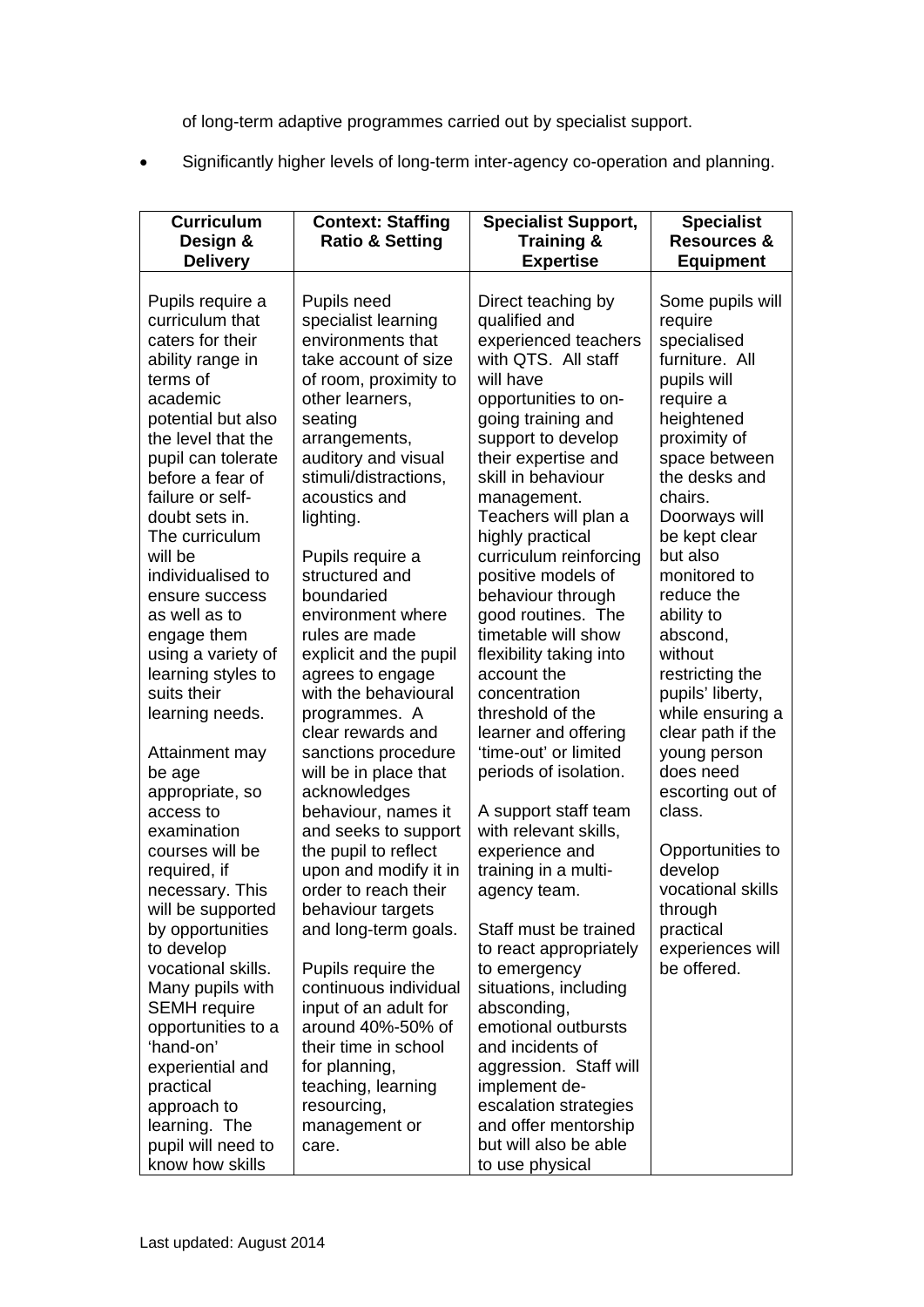| taught link into             | Staff to pupil ratio of | interventions as a                    |  |
|------------------------------|-------------------------|---------------------------------------|--|
| everyday life and            | 1:3.                    | last resort.                          |  |
| will help them in            |                         |                                       |  |
| their chosen jobs            |                         | Some therapeutic                      |  |
| as an adult.                 |                         | support will be                       |  |
|                              |                         | available and staff                   |  |
| Pupils require<br>additional |                         | will have an                          |  |
|                              |                         | understanding of                      |  |
| development<br>programmes to |                         | appropriate<br>therapeutic tools that |  |
| address personal             |                         | can be used. These                    |  |
| difficulties.                |                         | will be reflected in a                |  |
| including                    |                         | carefully devised and                 |  |
| behaviour                    |                         | regularly reviewed                    |  |
| modification                 |                         | behaviour                             |  |
| programmes,                  |                         | management plan.                      |  |
| emotional literacy           |                         |                                       |  |
| and anger                    |                         | Parenting                             |  |
| management                   |                         | programmes may be                     |  |
| programmes and               |                         | offered but strategies                |  |
| SEAL work.                   |                         | used to support the                   |  |
|                              |                         | pupil will always be                  |  |
|                              |                         | documented and                        |  |
|                              |                         | shared with not only                  |  |
|                              |                         | all staff but parents,                |  |
|                              |                         | carers and those with                 |  |
|                              |                         | parental                              |  |
|                              |                         | responsibility                        |  |
|                              |                         |                                       |  |

Evidence has been collected over a sustained period of time to show that the pupil's behaviour is qualitatively different from that of his/her peers and that there is a lack of progress in behaviour despite appropriate intervention/ strategies to address the identified difficulties.

Evidence will be required to show that

- The pupil must have an Education, Health and Care Plan or Statement of SEN with a prime need of SEMH.
- The school has provided appropriate support (including implementation of the EHCP/Statement of SEN) to the pupil over a period of not less than 6 months and this support has included an appropriate behaviour programme which has been regularly reviewed.
- Relevant Outside Agency support has been accessed as necessary, with advice being acted upon and regularly reviewed. Outcomes are clearly evaluated and modified as appropriate to address the pupil's needs.
- There is a demonstrable and significant effect on pupil progress overtime despite appropriate advice being taken and appropriate support being provided by the school.